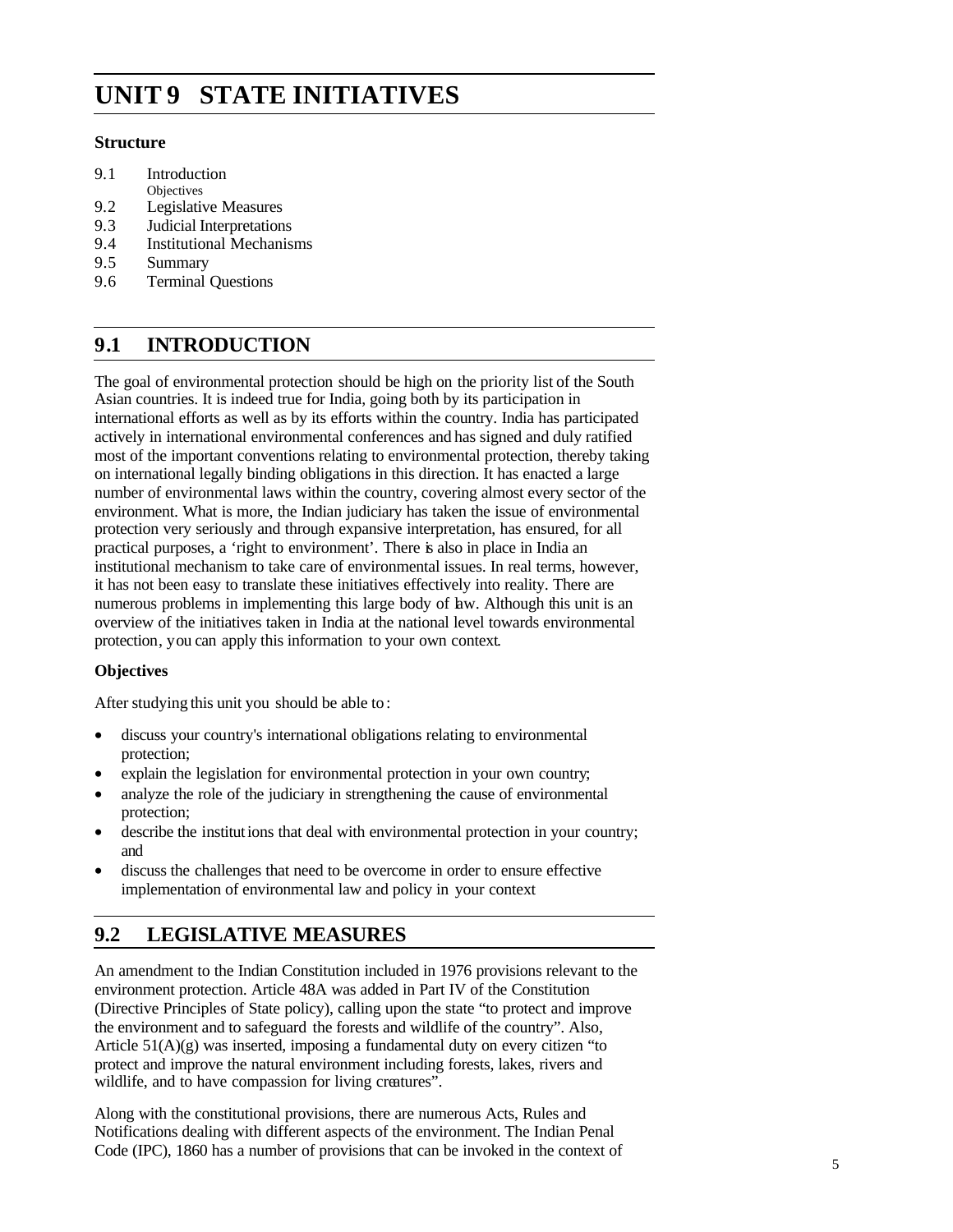environmental litigation. Section 268 of IPC defines 'public nuisance' as an act that "causes any common injury, danger, or nuisance to the public or to the people in general who dwell or occupy property in the vicinity or which must necessarily cause injury, obstruction, danger or annoyance to persons who may occasion to use any public right". Various other provisions of the IPC can also be invoked for environmental matters. Besides these provisions, however, there is an entire body of enactments (numbering close to 200) that are directly aimed at environmental protection. Some of these are listed in the Table 9.1, followed by a brief description of some of the important enactments.

#### **Table 9.1: Environmental Legislation in India**

| Indian Forest Act, 1927                                                                                                             |
|-------------------------------------------------------------------------------------------------------------------------------------|
| Wildlife (Protection) Act, 1972                                                                                                     |
| Wildlife (Transactions and Taxidermy) Rules, 1973                                                                                   |
| Wildlife (Stock Declaration) Central Rules, 1973                                                                                    |
| Wildlife (Protection) Licensing (Additional Matters for Consideration) Rules, 1983                                                  |
| Water (Prevention and Control of Pollution) Act, 1974 (Amended 1988)                                                                |
| Water (Prevention and Control of Pollution) Rules, 1975                                                                             |
| Water (Prevention and Control of Pollution) Cess Act, 1977 (Amended 1992, 2003)                                                     |
| Water (Prevention and Control of Pollution) Cess Rules, 1978                                                                        |
| Forest (Conservation) Act, 1980                                                                                                     |
| Air (Prevention and Control of Pollution) Act, 1981 (Amended 1987)                                                                  |
| Air (Prevention and Control of Pollution) Rules, 1982                                                                               |
| Air (Prevention and Control of Pollution) (Union Territories) Rules, 1983.                                                          |
| Environment (Protection) Act, 1986 (Amended 1991)                                                                                   |
| Environment (Protection) Rules, 1986                                                                                                |
| Hazardous Wastes (Management and Handling) Rules, 1989                                                                              |
| Manufacture, Storage and Import of Hazardous Chemicals Rules, 1989                                                                  |
| Manufacture, Use, Import, Export and Storage of Hazardous Micro-organisms, Genetically<br>Engineered Organisms or Cells Rules, 1989 |
| Public Liability Insurance Act, 1991                                                                                                |
| Public Liability Insurance Rules, 1991                                                                                              |
| Coastal Regulation Zone Notification, 1991                                                                                          |
| Environmental Impact Assessment Notification, 1991                                                                                  |
| Environmental Audit Notification, 1992                                                                                              |
| Environmental Standards Notification, 1993, 1996                                                                                    |
| Environmental Clearance Notification, 1994                                                                                          |
| National Environment Tribunal Act, 1995                                                                                             |
| Wildlife (Protection) Rules, 1995                                                                                                   |
| Wildlife (Specified Plants – Conditions for Possession by License) Rules, 1995                                                      |
| National Environmental Appellate Authority Act, 1997                                                                                |
| Biomedical Waste (Management and Handling) Rules, 1998                                                                              |
| Ozone Depleting Substances (Regulation) Rules, 2000                                                                                 |
|                                                                                                                                     |

Biodiversity Act, 2002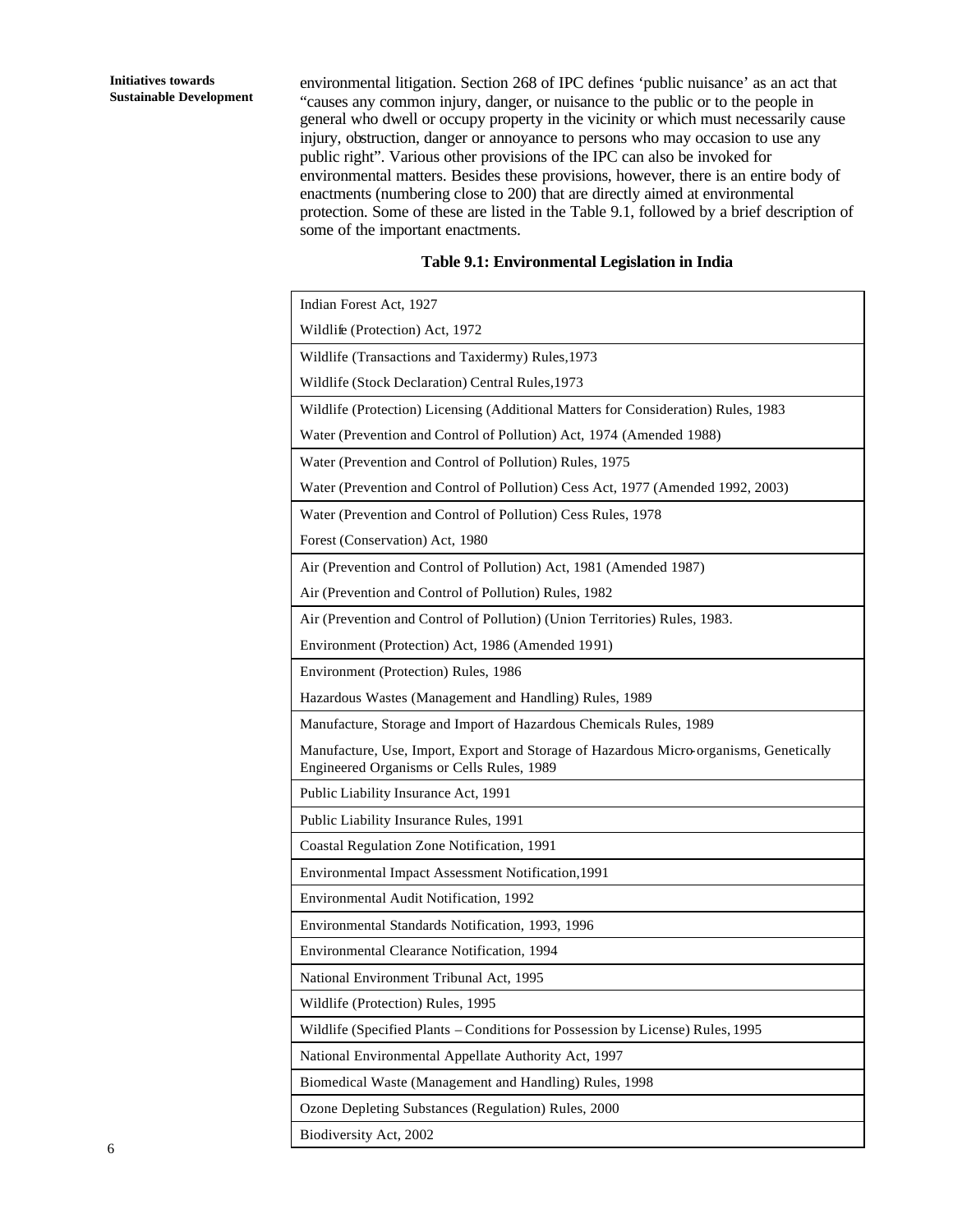**Water Pollution:** The Water Act of 1974 established an institutional structure to **State Initiatives** oversee and ensure the prevention and abatement of water pollution. The Act set up the Central Pollution Control Board (CPCB) and State Pollution Control Boards (SPCBs). As per the Act, any person who knowingly causes or permits any poisonous, noxious or polluting matter to enter water bodies in violation of stipulated standards is guilty of an offence, which attracts penalties laid down in the Act.

The Water Rules were enacted in 1975, containing schedules and forms for information to be furnished by industries. The Water Cess Act of 1977 provides for the levy and collection of cess on water consumed by certain industries. These resources are used for prevention and control of water pollution. The standard forms and schedules for the supply of information are prescribed in the Water Cess Rules of 1978.

**Air Pollution**: The Air Act of 1981 entrusts the power of enforcing its provisions to the CPCB. In fact, the Air Act is, to a large extent, a mirror image of the Water Act. The objective of combating air pollution under the Air Act is undertaken by means of declaration of restricted areas, prohibition of use of polluting fuels and substances, etc. The penalties detailed in the Act are similar to those in the Water Act. The Air Rules were adopted in 1982.

**Environmental Protection**: The Environmental Protection Act (EPA) of 1986 is an umbrella legislation with wide legislative coverage. It gives wide powers to the central government to take all such measures as it deems necessary or expedient for the purpose of protecting and improving the quality of the environment. Such measures include laying down standards for environmental quality, restricting areas of industrial operations, laying down procedures for handling hazardous substances etc.

The central government can close down offending industries and restrict the setting up of new industries at environmentally non-compatible sites. The Environment Rules of 1986 lay down procedures for the setting of emission and discharge standards. A host of notifications have been enacted under the EPA, such as those on Environmental Impact Assessment and Coastal Regulation Zones.



**Fig.9.1: Prevention of pollution and environment protection are major concerns in India**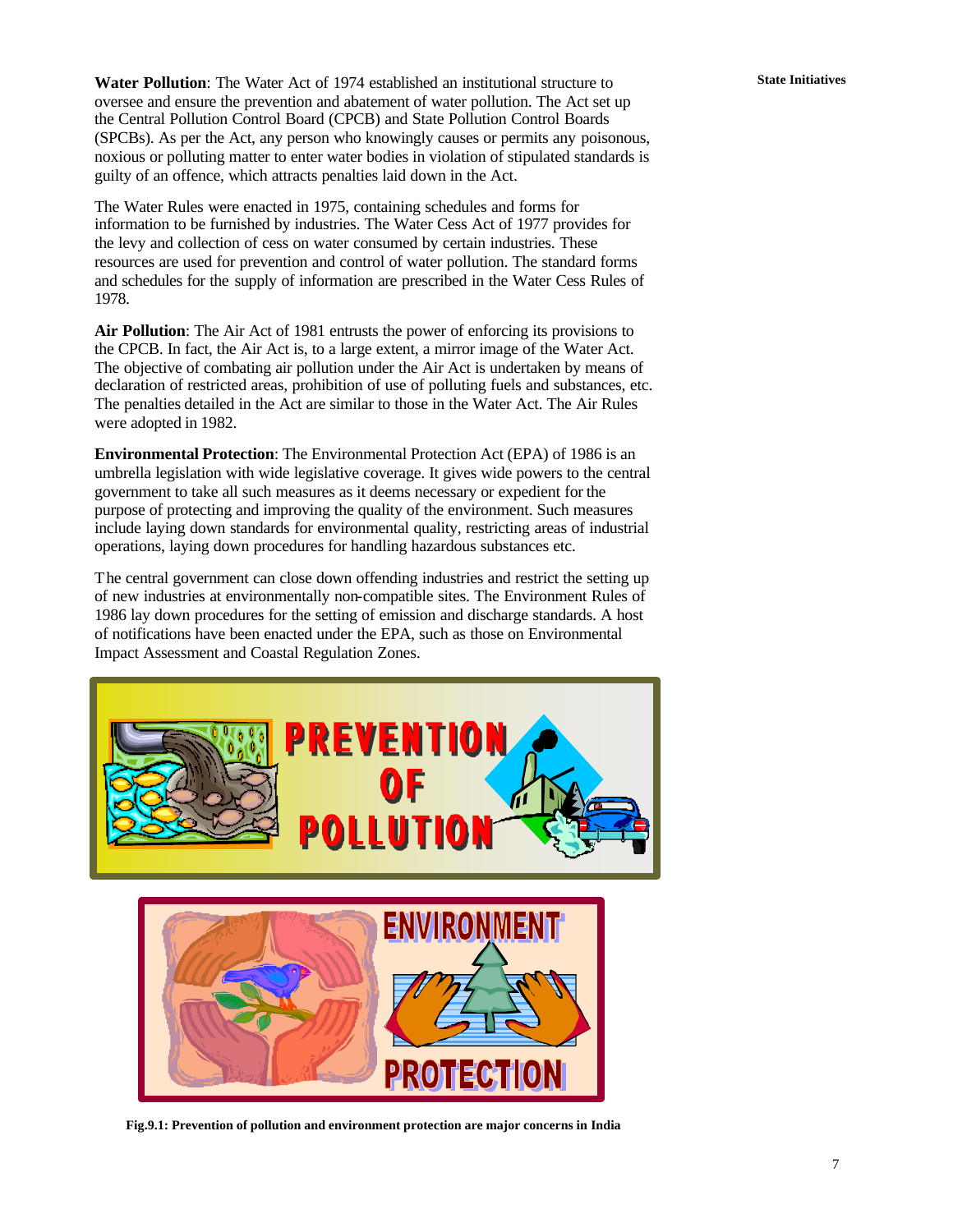**Initiatives towards Sustainable Development**



**Fig.9.2: Disposal and handling of hazardous waste is regulated through stringent rules** 

**Hazardous Substances**: There are various enactments relating to hazardous substances. The Hazardous Wastes Rules of 1989 make generators of hazardous wastes responsible for proper handling and disposal of such wastes. There are also rules aimed at protecting the environment and human health from potential adverse impacts of gene technology and micro-organisms, which set up a network of committees to regulate animal pathogens, plant pests and genetically modified organisms.

The Hazardous Chemicals Rules of 1989 set up an authority to inspect industrial activity connected with hazardous chemicals. The Public Liability Insurance Act (PLIA) of 1991 deals with accidents involving hazardous substances and insurance coverage. In case of death or injury from an accident, the owner is made liable to provide relief as specified in the Act. The Public Liability Insurance Rules of 1991 lay down the standard administrative procedures for seeking relief.

**Forests**: The legal regime to govern forest reflects the dual relevance of forests from the ecological and the economic points of view. The Indian Forest Act (IFA) of 1927, which is a product of the colonial times, reflects a revenue-oriented policy. It mainly regulates dealings in forest produce and facilitates the levying of duties on timber. This Act authorises the state government to constitute any forest land or waste land as 'reserved forests' by notification, thereby acquiring proprietary rights over the forest and forest produce. Activities in a 'reserved forest' are regulated by the government.

The Forest Conservation Act (FCA) of 1980 focuses more on the ecological value of forests. It lays down that no state government or other authority can, without the prior approval of the central government, make any order to de-reserve forests; use any forest land for non-forest purposes; lease out forest land to a private agency or cut naturally grown trees in forest land for the purpose of re-forestation. The state government may seek such permission only after considering all alternatives and finding that no other alternative is feasible and that the required area is the minimum needed for the purpose. FCA therefore brings all forests in the country under the overall guardianship of the central government.



**Fig.9.3: All forests in the country are under the overall guardianship of the Government of India by virtue of the Conservation of Forests Act, 1980**

**Wildlife**: The Wildlife Protection Act of 1972 (WPA) provides for the regulation of hunting or killing of scheduled animals and protection of specified plant species. It confers powers on the state governments as well as the central government to proclaim 'sanctuaries' and 'national parks' in order to protect wildlife.

The WPA, along with its various amendments, covers various issues such as regulation on hunting of wild animals, possession of animal trophies and other products, setting up of the Central Zoo Authority etc. and sets out a framework for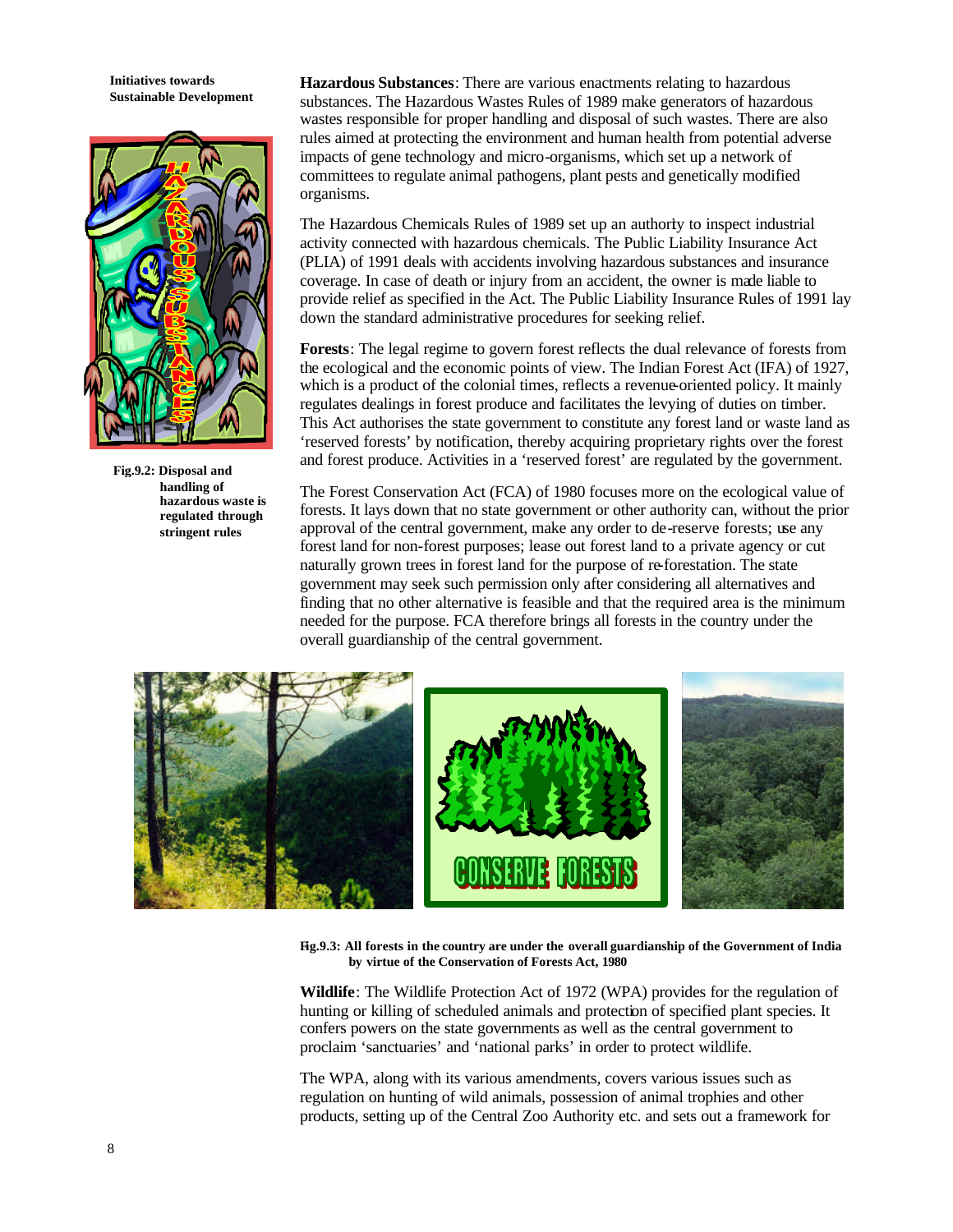**State Initiatives** punitive action in instances of violation. A number of specific rules have been issued under the WPA.

**Biodiversity** : The recently adopted Biodiversity Act, 2002 aims to "…provide for conservation of biological diversity, sustainable use of its components and fair and equitable sharing of the benefits arising out of the use of biological resources, knowledge…." The Act provides for the constitution of a National Biodiversity Authority at the national level, State Biodiversity Boards at the state levels and Biodiversity Management Committees at the local levels to implement the provisions of this Act.



**Fig.9.4: India has put in place various legislative measures for protecting wildlife and bio diversity**

**Policies**: Apart from the above-mentioned legislation, numerous policies have been formulated by the government to further the objective of environmental protection. These include the National Conservation Strategy and Policy Statement on Environment and Development, 1992; the Policy Statement for Abatement of Pollution, 1992; the National Forest Policy, 1988; and the Wildlife Conservation Strategy, 2002.

India has a fairly good record of participation in international efforts at environmental protection, having ratified over forty Multilateral Environmental Agreements (MEAs) relating to various components of environmental protection. Some of the major areas of environmental protection that India is active in at the international level are listed in the Table 9.2.

Apart from its signature and ratification of almost all the major MEAs, India has also made its presence felt in all major int ernational conferences relating to environmental protection and sustainable development.

### **SAQ 1**

- a) Which of the legislative measures described above is relevant in your immediate context? Explain giving some case studies.
- b) Suggest measures for increasing public awareness about the environmental legislation. How will you practice them yourself?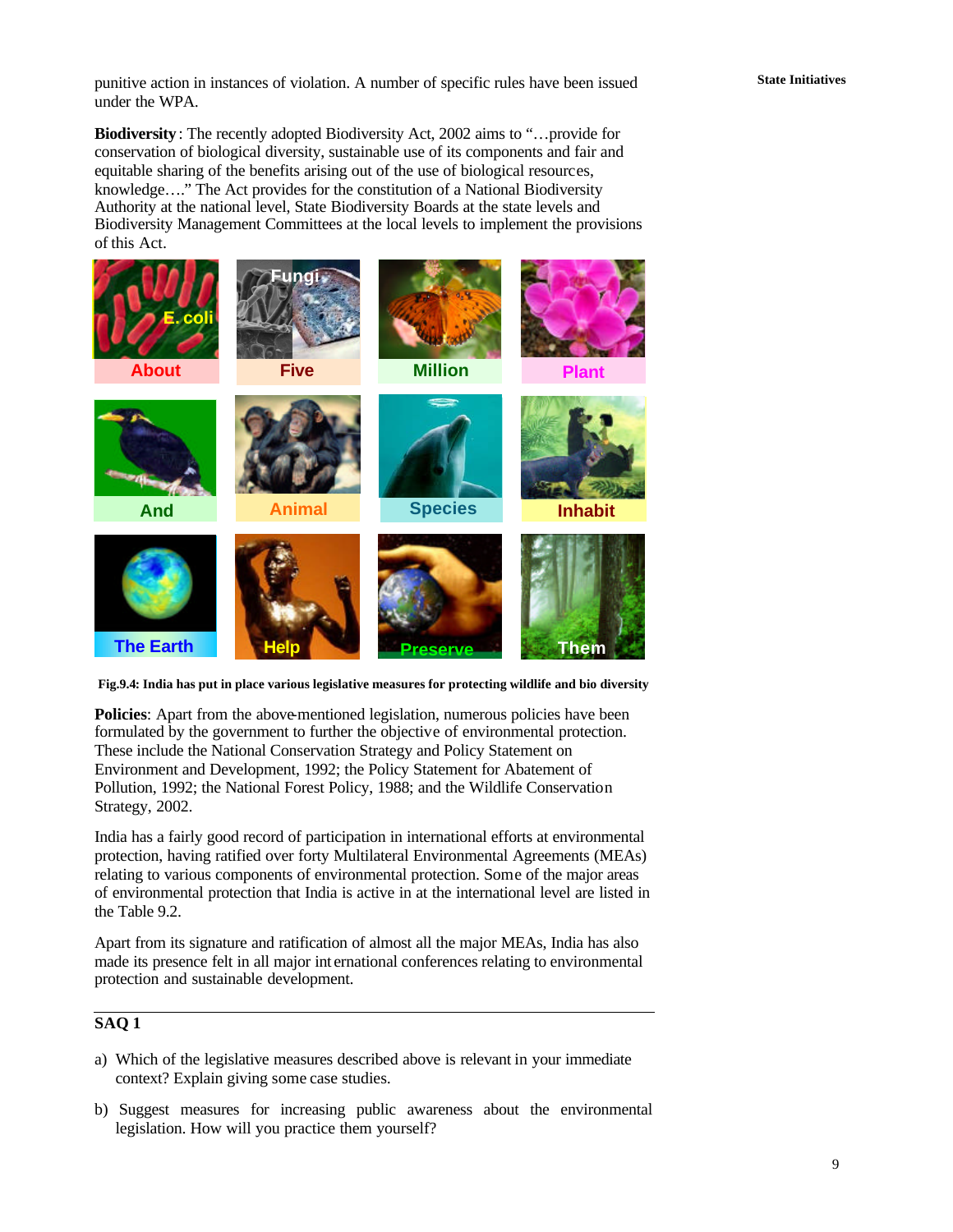#### **Sustainable Development Table 9.2: India's Participation in Multilateral Environmental Agreements**

| SI.<br>No.     | <b>Issue Area</b>                          | <b>International Legal Instrument</b>                                                                         | Date of<br><b>Signature</b> | Date of<br><b>Ratification</b> |
|----------------|--------------------------------------------|---------------------------------------------------------------------------------------------------------------|-----------------------------|--------------------------------|
| 1.             | Protection of<br>Wetlands                  | Convention on Wetlands of<br>International Importance Especially as<br>Waterfowl Habitat, 1971                |                             | $1.10.1981$ (a)                |
| $\overline{2}$ | Protection of<br>Heritage                  | Convention Concerning the Protection<br>of the World Cultural and Natural<br>Heritage, 1972                   |                             | 14.11.1977                     |
| 3.             | Protection of<br>Endangered<br>Species     | Convention on International Trade in<br>Endangered Species of Wild Fauna<br>and Flora, 1973                   | 9.7.1974                    | 20.7.1976                      |
| 4.             | Conservation of<br>Migratory<br>Species    | Convention on the Conservation of<br>Migratory Species of Wild Animals,<br>1979                               | 23.6.1979                   | 4.5.1982                       |
| 5.             | Protection of<br>the Ozone                 | Vienna Convention for the Protection<br>of the Ozone Layer, 1985                                              |                             | 18.3.1991                      |
|                | Layer                                      | Montreal Protocol on Ozone Depleting<br>Substances, 1987                                                      |                             | 19.6.1992                      |
| 6.             | Protection from<br>Hazardous<br>Wastes     | Basel Convent ion on Transboundary<br>Movements of Hazardous Wastes and<br>their Disposal, 1989               | 15.3.1990                   | 24.6.1992                      |
| 7.             | Preventing<br>Climate Change               | <b>United Nations Framework</b><br>Convention on Climate Change, 1992<br>Kyoto Protocol to the UNFCCC, 1997   | 10.6.1992                   | 1.11.1993                      |
| 8.             | Conserving<br>Biodiversity                 | Convention on Biological Diversity,<br>1992                                                                   | 5.6.1992                    | 18.2.1994                      |
|                |                                            | Cartagena Protocol on Biosafety, 2000                                                                         |                             |                                |
| 9.             | Combating<br>Desertification               | Convention to Combat Desertification,<br>1994                                                                 | 14.10.1994                  | 17.12.1996                     |
| 10.            | Protecting the<br>Antarctic<br>Environment | The Antarctic Treaty, 1959<br>Convention on the Conservation of<br>Antarctic<br>Marine Living Resources, 1980 |                             | 17.6.1985                      |
|                |                                            | Protocol on Environmental Protection<br>to the Antarctica Treaty, 1991                                        | 2.7.1991                    | 26.4.1996                      |
| 11.            | Preventing<br>Marine<br>Pollution          | Convention for the Prevention of<br>Marine Pollution by Dumping from<br>Ships and Aircrafts, 1972 (MARPOL)    |                             |                                |
|                |                                            | Protocol Relating to the International<br>Convention for the Prevention of<br>Pollution from Ships, 1978      |                             |                                |
|                |                                            | United Nations Convention on the Law<br>of the Seas, 1982                                                     | 10.12.1982                  | 29.6.1995                      |

# **9.3 JUDICIAL INTERPRETATIONS**

A major initiative towards environmental protection and sustainable development in India has originated from the Indian judiciary. The commitment of the judiciary towards social good in general and environmental protection in particular, led to the emergence of the innovative use of 'public interest litigation' (PIL) as a tool for social and environmental justice.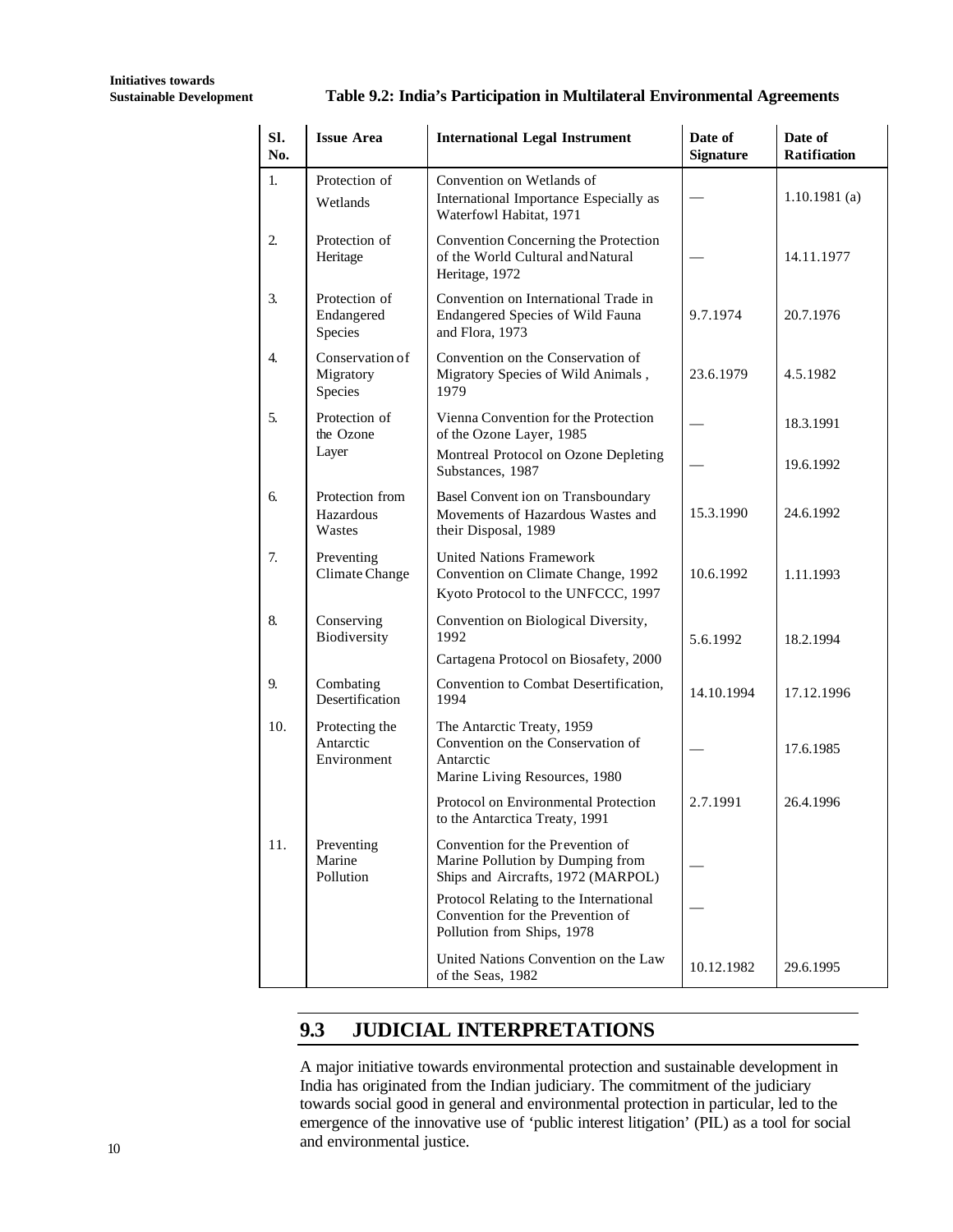The judiciary has contributed to environmental protection in India in two ways. It has **State Initiatives** introduced proc edural innovations to provide much wider access to justice. And it has, by a positive and expansive interpretation of the 'right to life' enshrined in Article 21 of the Constitution, included within its ambit a 'right to a healthy environment'. As pointed above, the Indian constitution does not provide a distinct fundamental 'right to environment'. Environment finds mention only in the Directive Principles and Fundamental Duties. However, the Indian judiciary, starting from the 1980s, has adopted an increasingly environment-friendly stance and has imparted an interpretative linkage between a clean environment and the 'right to life'. The judiciary, in various cases has held that the basic requirement of a decent quality of life is to live in a healthy environment. The right to environment was given judicial recognition in the Dehradun Lime Quarries Case (Rural Litigation and Entitlements Kendra v. State of Uttar Pradesh, 1987) and reaffirmed in the Sriram Gas Leak Case (MC Mehta v. Union of India, 1987).

The judiciary has also dealt increasingly with cases involving a reconciling of environmental goals and development imperatives. In most such cases, the Indian courts have held that while the significance of development imperatives cannot be denied, environmental protection is a larger good that is worthy of pursuit, even at the cost of short-term losses such as loss of jobs or revenue. Some of these cases are briefly described in this section.

**Dehradun Lime Quarries Case, 1987**: This case related to stone quarrying operations in the Doon valley, which, the petitioners claimed, represented ecological havoc for the hills in the region. The Supreme Court ordered the closing of the mining operations in the areas where mining was reported to be dangerous, even in the face of the hardships caused to the miners, considering this "…a price that has to be paid for protecting and safeguarding the right of the people at large to live in a healthy environment". Of course, the court directed that the workers of the mines wer e to be rehabilitated through reemployment in reclamation, afforestation and soil conservation programmes in the areas. In this case, the Supreme Court came to its conclusion after having weighed the environmental need to protect the ecology of the hills against the need for limestone quarrying for industrial purposes in the country. The Court acknowledged the importance of industrial development but declared that it was not to be achieved at the cost of creating an ecological imbalance. Also, the Supreme Court spoke of a 'right to environment' in this case.

**Sriram Gas Leak Case, 1987**: In the Sriram case, the Court ordered the closing down of a hazardous industry wherein a gas leak had caused the death of a worker and endangered the health of several others. The court held that the State had the power to restrict hazardous industrial activities for the purpose of protecting the rights of the people to live in a healthy environment and laid down conditions under which industries of hazardous products would be allowed to restart. In this case, the Court evolved the principle of 'absolute liability' of compensation through interpretation of Article 21. Further, it held that the right to life contains the right to claim compensation for the victims of pollution hazards.

**Ganga Pollution Case, 1988** : In the Ganga Pollution case, the Supreme Court issued directions to numerous tanning (and therefore polluting) industries located on the banks of the river Ganga to either set up effluent plants or close down. It also ordered close to 5,000 industries located in the Ganga basin to install effluent treatment plants and air pollution control devices. The court also issued directions to the Central Government, Uttar Pradesh (UP) Pollution Control Board and the District Magistrate to ensure implementation of its orders. Again, the judgment was written taking into account the fact that the closure of the tanneries might result in unemployment and loss of revenue but the Court held that the life and health of people and the ecology of the Indo-Gangetic plain were more important.

**Stone Crushers Case, 1992**: The Supreme Court, in this case, ordered the closing down of over 200 stone-crushing units in Delhi and made them shift to 'stone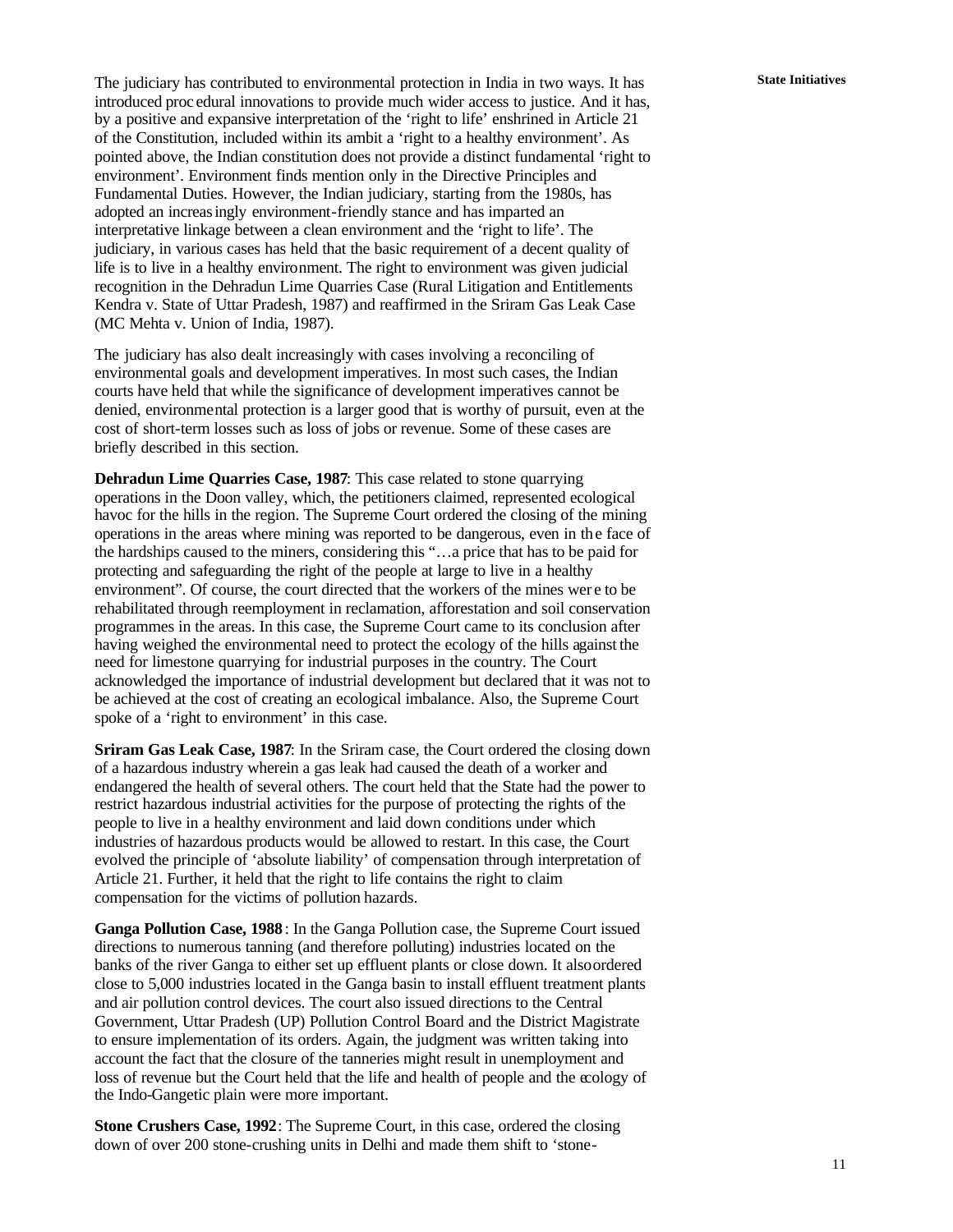**Initiatives towards Sustainable Development** crusher's zone' in the state of Haryana, as "…the quality of environment cannot be permitted to be damaged by polluting the air, water and land to such an extent that it becomes a health hazard for the residents of the area".

**Environmental Awareness Case, 1992**: The Supreme Court, in this case, issued directions for imparting environmental education and awareness in the country. This would include measures such as making environment a compulsory subject from classes I to XII in schools; introducing environment as a subject in universities; mandating cinema halls, touring cinemas and video parlours to show slides or messages on environment; and ensuring programmes on environment on television and radio.

**Delhi Vehicular Pollution Case, 1994**: In this case, the Supreme Court laid down farreaching directions for the Union government to counter vehicular pollution. These measures included provision of environment-friendly (lead-free) petrol, compulsory fitting of new vehicles with catalytic converters, conversion of all government vehicles and public transport to compressed natural gas, and ban on plying of all commercial vehicles older than 15 years on Delhi roads.

**Bicchri Case, 1996**: In this case, remedial action was sought for the harm caused by operations producing a certain acid. The Court fixed responsibility on the errant industry and asked the central government to recover the expenses for remedial action, stating that the right to life of the villagers of Bicchri had been invaded and seriously infringed.

**Coastal Areas Case, 1996**: Since the coastal areas of India have a unique and fragile ecology and are being threatened by the mushrooming of hazardous industries, there are statutory restrictions on the setting up and expansion of industries, operations or processes in designated Coastal Regulation Zones. The state governments and Union Territories did not formulate coastal management plans as required by law. The Supreme Court, in this case, directed that this statutory requirement be met by all states and Union Territories and that their Coastal Management Plans be prepared within a stipulated deadline.

**Taj Mahal Case, 1997**: In this case, the Supreme Court ordered that no coal-based industry could operate in the 'Taj Trapezium', an area of about 10,400 square kilometers around the Taj Mahal. The polluting industries were directed to switch over to cleaner fuel or to relocate outside the defined area. The central government and the state government were directed to develop a Green Belt around the Taj Mahal and to provide uninterrupted power supply to curb the use of diesel generators.

**Prawn Farming Case, 1997**: This case concerned the large-scale environmental degradation of coastal areas caused by aquaculture farming. The Supreme Court ruled that no shrimp culture pond can exist within the coastal regulation zone and only traditional and improved traditional shrimp farming can be carried on in this area. Also, the central government was directed to constitute an authority conferred with all powers necessary to protect the fragile coastal areas.

Thus, the Supreme Court has often spoken out in favour of environmental protection initiatives. In Chhetriya Pardushan Mukti Sangarsh Samiti v. State of UP, 1990, the Supreme Court reiterated that every citizen has a fundamental right to enjoy a quality of life. Also, in Subhash Kumar V. State of Bihar, 1991 case, it observed "Right to live … include the right to enjoyment of pollution free water and air for full enjoyment of life." The above-mentioned are just some of the cases in which the Supreme Court has made a significant contribution to environmental protection efforts. Besides, as is clear from the Table 9.3, various High Courts of India have also supported the cause of environmental protection raised by citizens as PIL declaring it to be an essential ingredient of 'right to life'.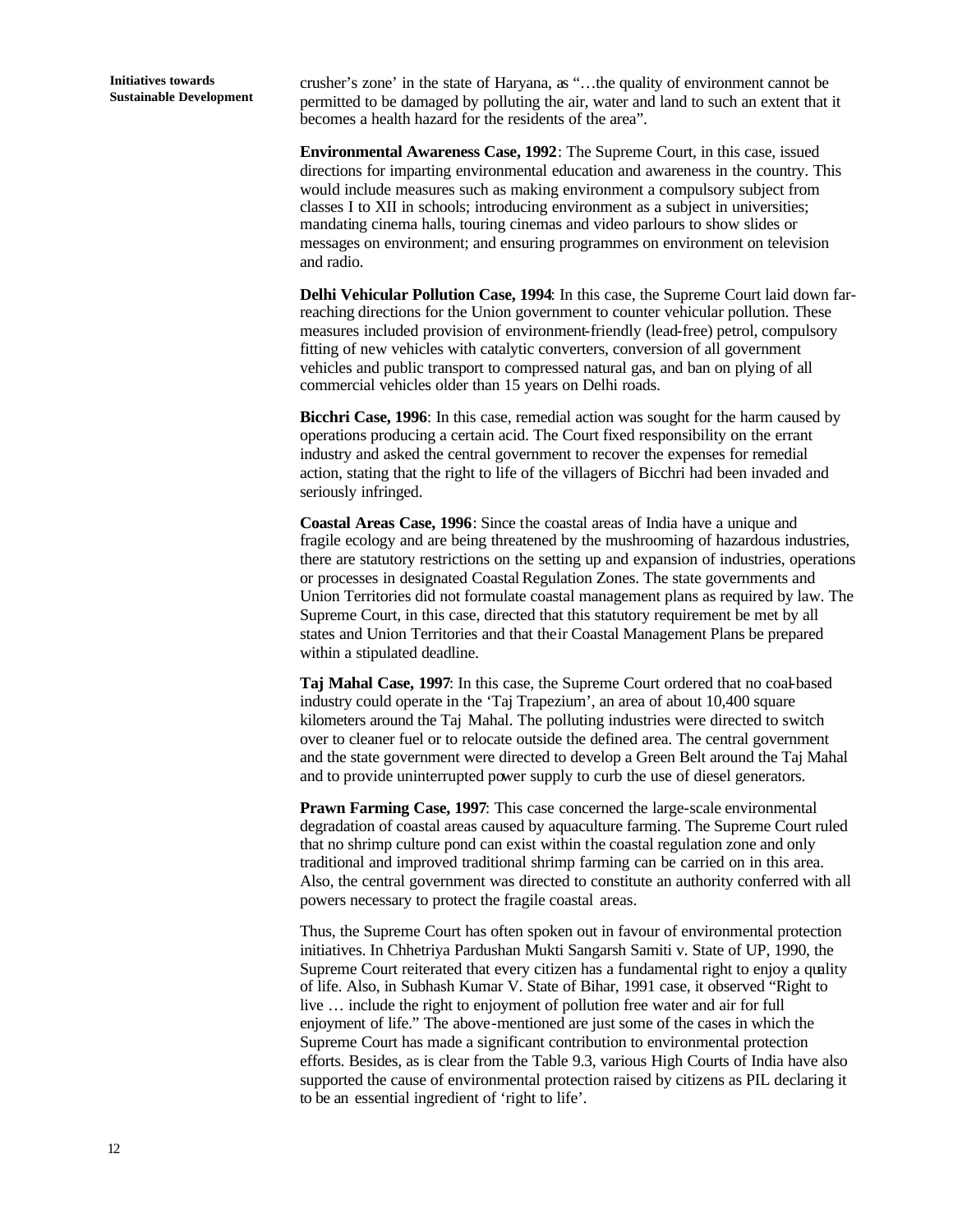| Damodar Rao vs.<br>Municipal Corporation,<br>Hyderabad, 1987 | "the enjoyment of life and its attainments and<br>fulfilment guaranteed by Article 21 of the<br>Constitution embraces the protection and reservation<br>of nature's gifts without which life cannot be<br>enjoyedThe slow poisoning by the polluted<br>atmosphere caused by environmental pollution and<br>spoliation should also be regarded as amounting to<br>violation of Article 21 of the Constitution" |
|--------------------------------------------------------------|---------------------------------------------------------------------------------------------------------------------------------------------------------------------------------------------------------------------------------------------------------------------------------------------------------------------------------------------------------------------------------------------------------------|
| Attakoya Thangal vs.<br>Union of India, 1990                 | "The right to life is much more than the right to<br>animal existence  The right to sweet water and the<br>right to free air, are attributes of the right to life, for,<br>these are the basic elements which sustain life itself"                                                                                                                                                                            |



**Fig.9.5: Judicial intervention can make significant contributions to environmental protection**

The 1980s and 90s witnessed the increased use of PIL as a tool for environmental protection in India. The ability to invoke the original jurisdiction of the Supreme Court and the High Courts under Articles 32 and 226 of the Constitution is a remarkable step in providing protection to the environment. Moreover, the courts have widened the dimensions of the substantive rights to health and a clean environment. Other issues taken up by the Supreme Court as PILs include solid waste disposal in cities, disposal of hazardous waste, regulation of manufacture and sale of pesticides, depletion of ground water in Delhi, closure of polluting industries along the Hooghly in Calcutta, constitution of Coastal Zone Management Committees, compassion to animals, privileges of tribal people and fishermen, Himalayan and forest ecosystems, ecotourism, land use patterns, development projects etc. The High courts have ruled on several cases relating to ivory trade, legality of lease for mining in reserve forest, sale of birds in Bombay etc.

PILs have enabled the cause of environmental protection to be taken up by a wide spectrum of people in society – lawyers, lawyers associations, environmentalists, welfare forums and even judges. 'Green lawyers' like MC Mehta and 'green judges'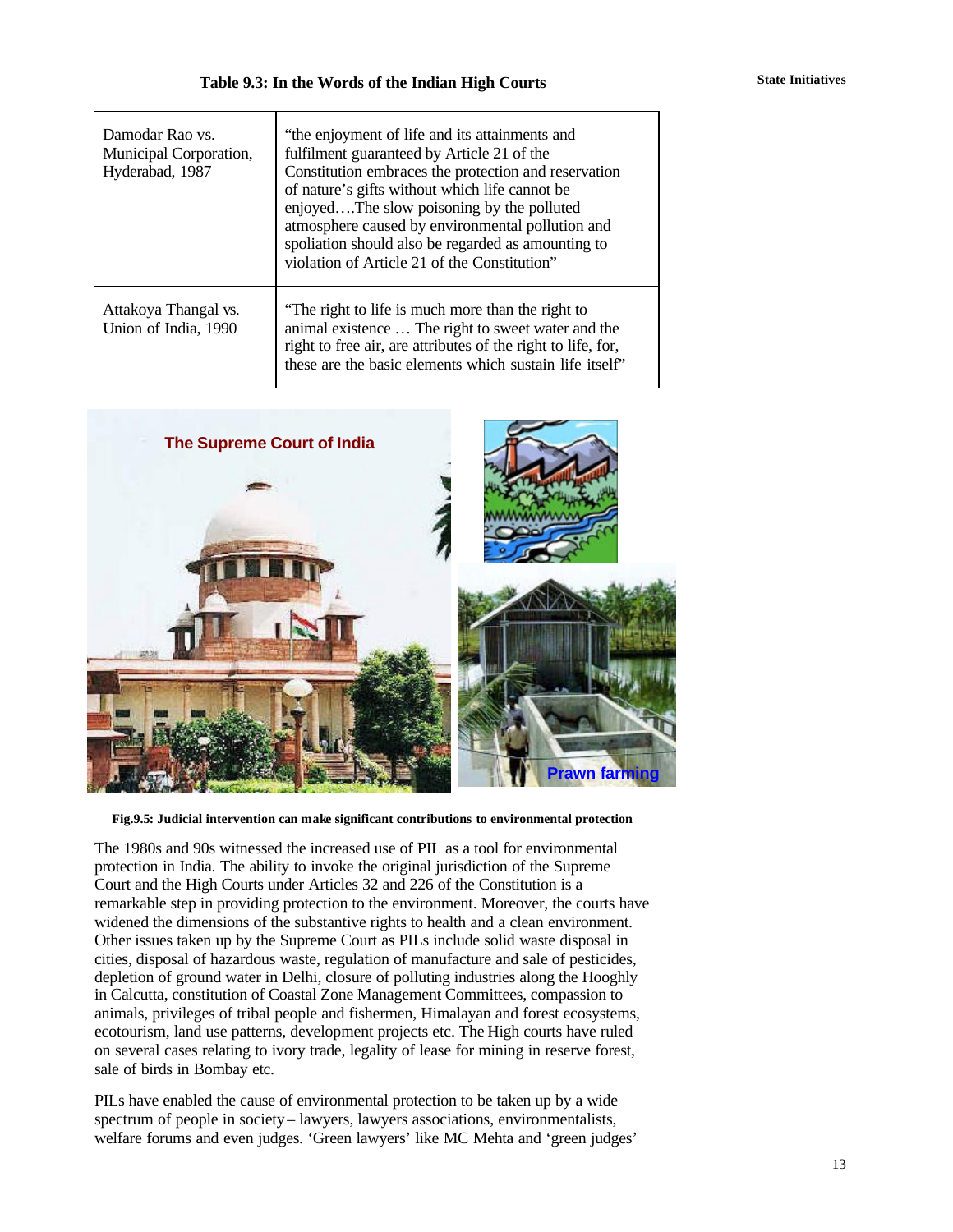like Justice Kuldip Singh and Justice Krishna Iyer have made immense contributions in strengthening the environmental initiatives.

However, we must not ignore the inherent limitations of environmental PIL. Some of these limitations arise out of technical nature of the cases that demand an independent scientific machinery to assist the judges. Also, it may not be wise to over-depend on law and judge's interpretation, as this law depends on the sensitivity of the individual judge and his/her understanding of the environmental problems. In any case, it should be for the legislature and executive to take a lead in environmental protection efforts in the ordinary course of things. The difficulties of PIL are heightened by the fact that environmental cases involve conflicting interests of different sections of society, often leading to difficulties in implementation. Monitoring of compliance presents a big challenge; only when the environment-favouring judgments of the courts are actually implemented in letter and spirit will there be de facto environmental protection.

### **SAQ 2**

Discuss any one significant judicial intervention relevant to your context from all possible perspectives. Trace the subsequent developments and analyse the efficacy of the intervention.

### **9.4 INSTITUTIONAL MECHANISMS**

The National Committee on Environmental Planning and Coordination (NCEPC), set up in 1972, was earlier the apex advisory board relating to issues of environmental protection. In 1980, a separate Department of Environment was constituted with a mandate to plan, promote and coordinate programmes relating to the environment. A full-fledged Ministry of En vironment and Forests (MoEF) was established in 1985 to oversee environmental protection measures at the national level. The MoeEF is the nodal agency at the central level for planning, promoting and coordinating policy formulation of the environmental programmes. The MEF has six regional offices across India to assist in its work. The wide functions dispensed by the MoEF include environmental policy formulation, ensuring implementation of environmental legislation, monitoring and control of pollution, ecodevelopment, environmental research, education, training and awareness, forest conservation and wildlife protection, environmental clearance for industrial and development projects etc. The Ministry is accountable to the Parliament through its minister. In addition, state Departments on Environment and Forests function at the state levels.

The Central Pollution Control Board (CPCB) was constituted in 1974 as an implementing agency of the Water Act. Later, it also took on the implementation of the Air Act of 1981. The CPCB is a statutory body attached to the MoEF and is responsible for the prevention and control of industrial pollution. Its functions include technical research, information dissemination, training and awareness, establishing standards for air and water quality, and planning and executing programmes for the prevention, control and abatement of water and air pollution. State Pollution Control Boards (SPCBs) perform similar functions at the state levels. The National Environment Appellate Authority (NEAA) was set up in 1997 to process complaints and appeals made against the decisions of competent authorities established under the EPA.

A new institutional set-up is envisaged for conservation issues under the Biodiversity Act of 2002, comprising a National Biodiversity Authority, State Biodiversity Boards and Biodiversity Management Committees.

Various other autonomous institutions set up by the MEF and other independent government organisations also contribute to environmental protection initiatives. Technical and research bodies such as the Zoological Survey of India (ZSI), Botanical Survey of India (BSI), Indian Institute of Forest Management (IIFM), Indira Gandhi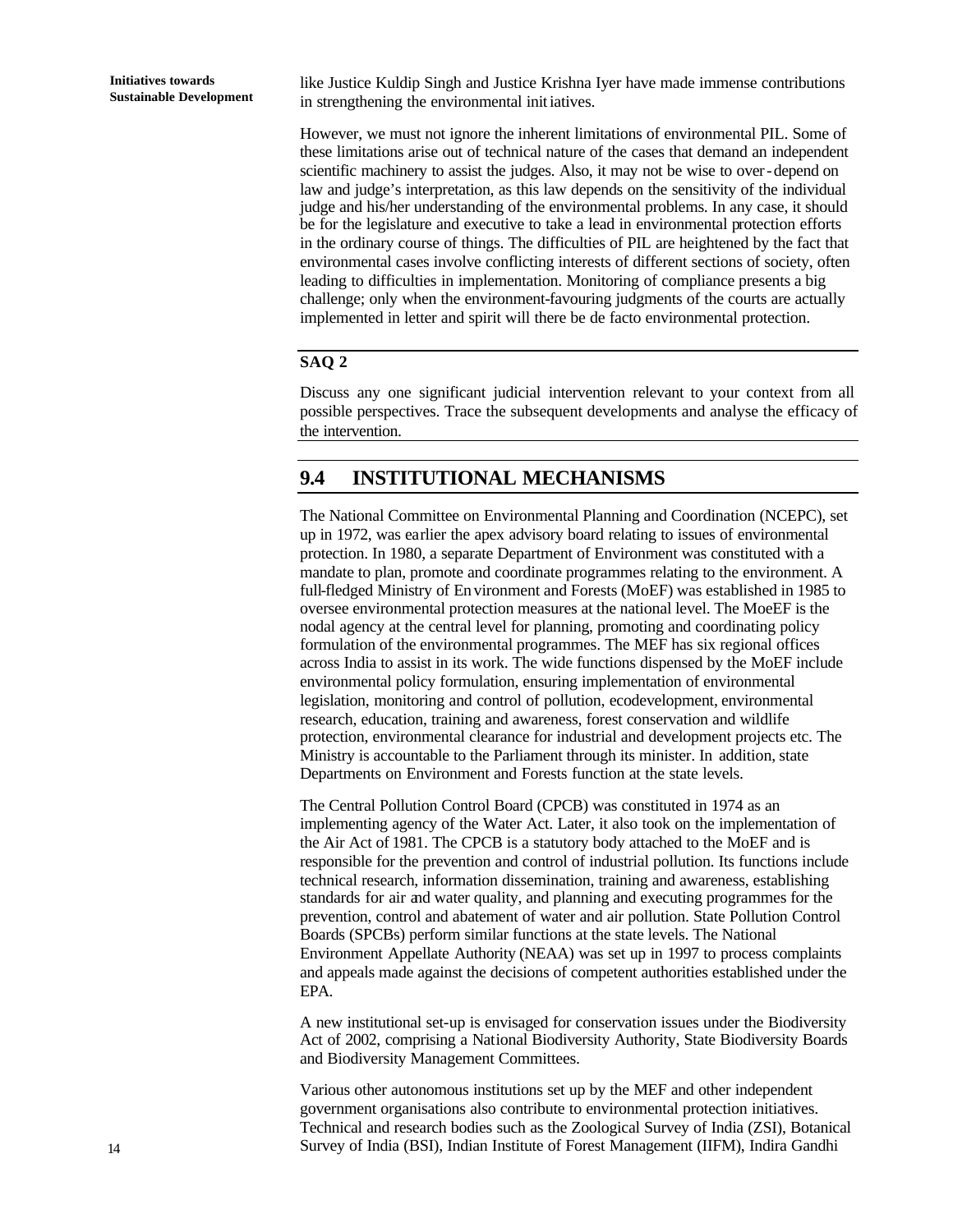National Forest Academy (IGNFA), Forest Research Institute (FRI), Wildlife Institute **State Initiatives** of India (WII), Indian Council of Forestry Research and Education (ICFRE), and National Environmental Engineering Research Institute (NEERI) provide background research and inputs to the environmental law and policymaking process.

Pursuant to the 73<sup>rd</sup> and 74<sup>th</sup> Constitutional Amendments of 1992, municipalities and panchayats have also been given a larger role to play in environmental management. Panchayats are responsible for land improvement, soil conservation, water management, social and farm forestry etc. Municipalities are responsible for issues such as urban and town planning, solid waste management, urban forestry and ecological aspects of urban development. Apart from the official institutions and agencies dealing with environmental protection, India has witnessed a spurt in the growth of NGOs dedicated to various aspects of environmental protection. These NGOs perform important functions, often acting as a link between the people and the government machinery. The role of NGOs in India is discussed in Unit 12.

Insofar as the socio-economic development is concerned, the issues are region specific and manifest at the regional or community level. The initiatives taken by the Indian government are discussed in detail in the subsequent units.

### **9.5 SUMMARY**

- India's participation in almost all the significant global treaties for environmental protection as well as its enactment of a comprehensive body of environmental law and policy display the keen interest it has in being a part of environmental protection initiatives.
- India is one of the few countries of the world where 'environment' finds an explicit mention in the Constitution itself. Although not guaranteed as a fundamental right, 'environment' has acquired the status of a right by being recognised as an integral component of the 'right to life' by the higher judiciary in judicial decisions spanning over the last two decades.
- There is also an elaborate network of environmental institutions to deal with various issues. However, there exists a chasm between what is provided for and what finds translation into reality. The Indian initiative is yet to realise its full potential and will require a renewed focus on implementation issues.

### **9.6 TERMINAL QUESTIONS**

- 1. Trace the growth of environmental legislation in your country.
- 2. Examine the constitutional provision for environmental protection in the light of the subsequent judicial decisions.
- 3. What is the contribution of the institutions set up for environmental protection in your country?
- 4. Discuss the challenges faced in the implementation of environmental laws in your country.
- 5. You have in Unit 8 outlined the extent of various problems related to the environment in the context of your community, region or nation. Analyse whether the environmental legislation in effect in your country is sufficient to deal with those problems or some more issues need to be taken into account. Give specific examples.
- 6. Describe your experiences, if any, highlighting the issues that arise in the enforcement of these laws and regulations in your region/ country. Discuss what more needs to be done to take into account these issues.